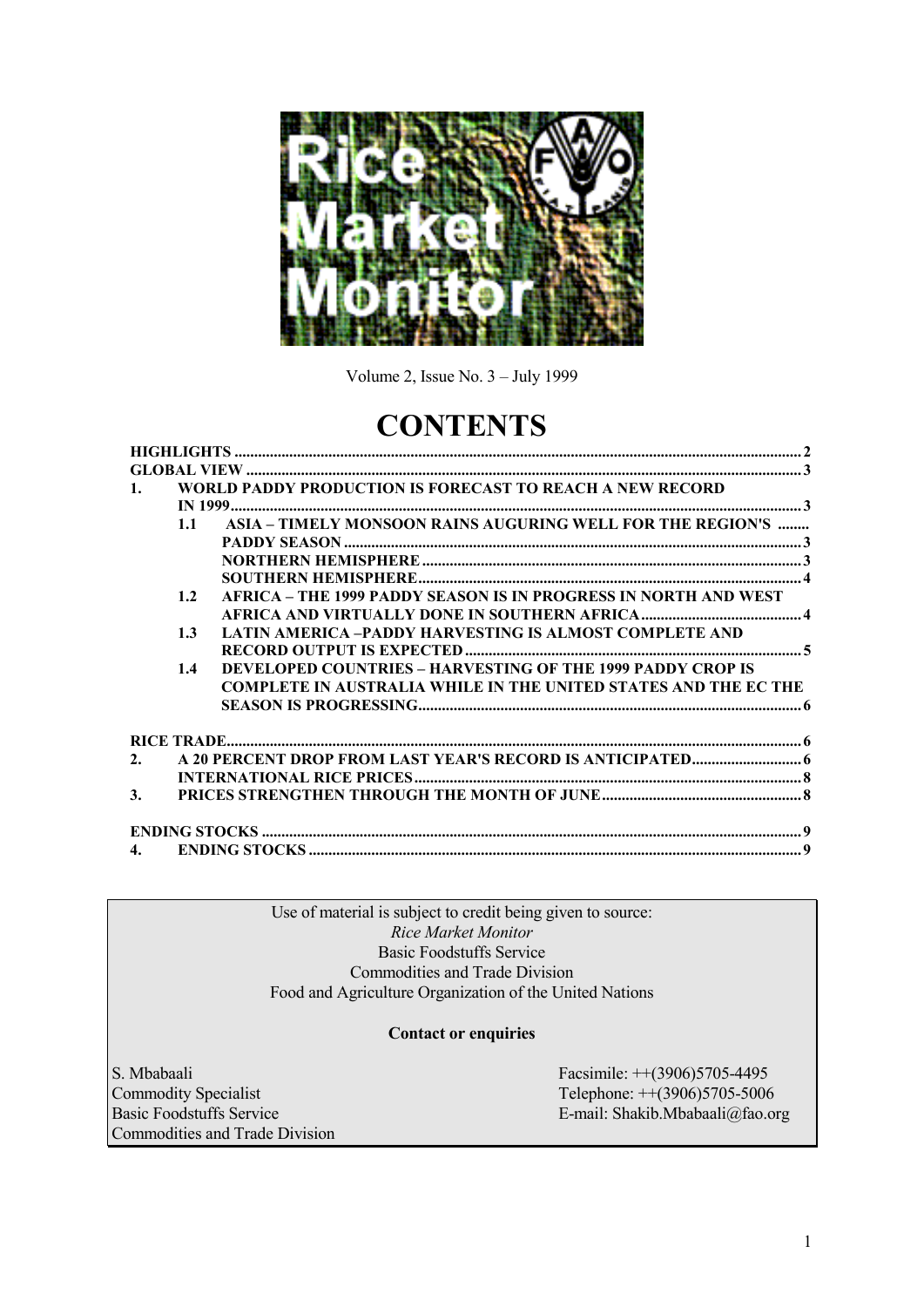# **HIGHLIGHTS**

- The 1999 paddy season is progressing well in the Northern Hemisphere countries under generally favourable conditions, while in the Southern Hemisphere and around the equatorial belt, harvesting of the 1999 main paddy crop season is virtually done. Production in several countries is expected to rebound from last season's depressed level due to a combination of larger plantings and higher yields. A number of countries are anticipating record production. Based on crop estimates in the Southern Hemisphere and the crop progress reports in several countries in the Northern Hemisphere, FAO is tentatively forecasting global paddy output in 1999 to reach an all time high of 582 million tonnes, barring any unforeseen natural calamities.
- International rice trade in 1999 is forecast at 21.8 million tonnes, unchanged from the previous report. At that level, the volume of trade would be about 5.6 million tonnes down from 1998 when international rice trade surged to an all-time high. The anticipated contraction is a function of improved production performance in 1998 and/or the expectation of stepped-up production in 1999 in many of the major importing countries whose output in 1997 and/or 1998 was reduced by El Niño-related weather problems. Nevertheless, the 1999 anticipated trade volume, if realised, would be the second highest on record.
- International rice prices from most origins rebounded during May and June and the FAO Export Price Index for Rice (1982-84=100), which has been sliding since the beginning of the year, increased by 2 points from May to an average of 116 points in June. By comparison, the index was 112 points in April, the lowest average since December 1994. The upturn in rice prices is attributed to the strengthening of the Thai baht against the United States' dollar and the recent presence of the Islamic Republic of Iran, traditionally the leading rice importer in the world, in the market for a purchase of about 300 000 tonnes of high quality rice. In addition, Indonesia's recent signing of a Memorandum of Understanding with the Government of Thailand for 200 000 tonnes of rice has been supportive of prices, especially of lower grades.
- FAO's forecast of world rice stocks at the close of the marketing seasons ending in 1999 has been increased from the previous report by 1.2 million tonnes to 52.6 million tonnes. The upward adjustment is largely attributed to a rise in anticipated stock levels in India following the Government's upward revision of the 1998-99 output level. However, global stocks would still be about 2 million tonnes below the closing stocks for the marketing seasons that ended in 1998. Most of the year-to-year stock decline is accounted for by China (Mainland), Japan, and Egypt.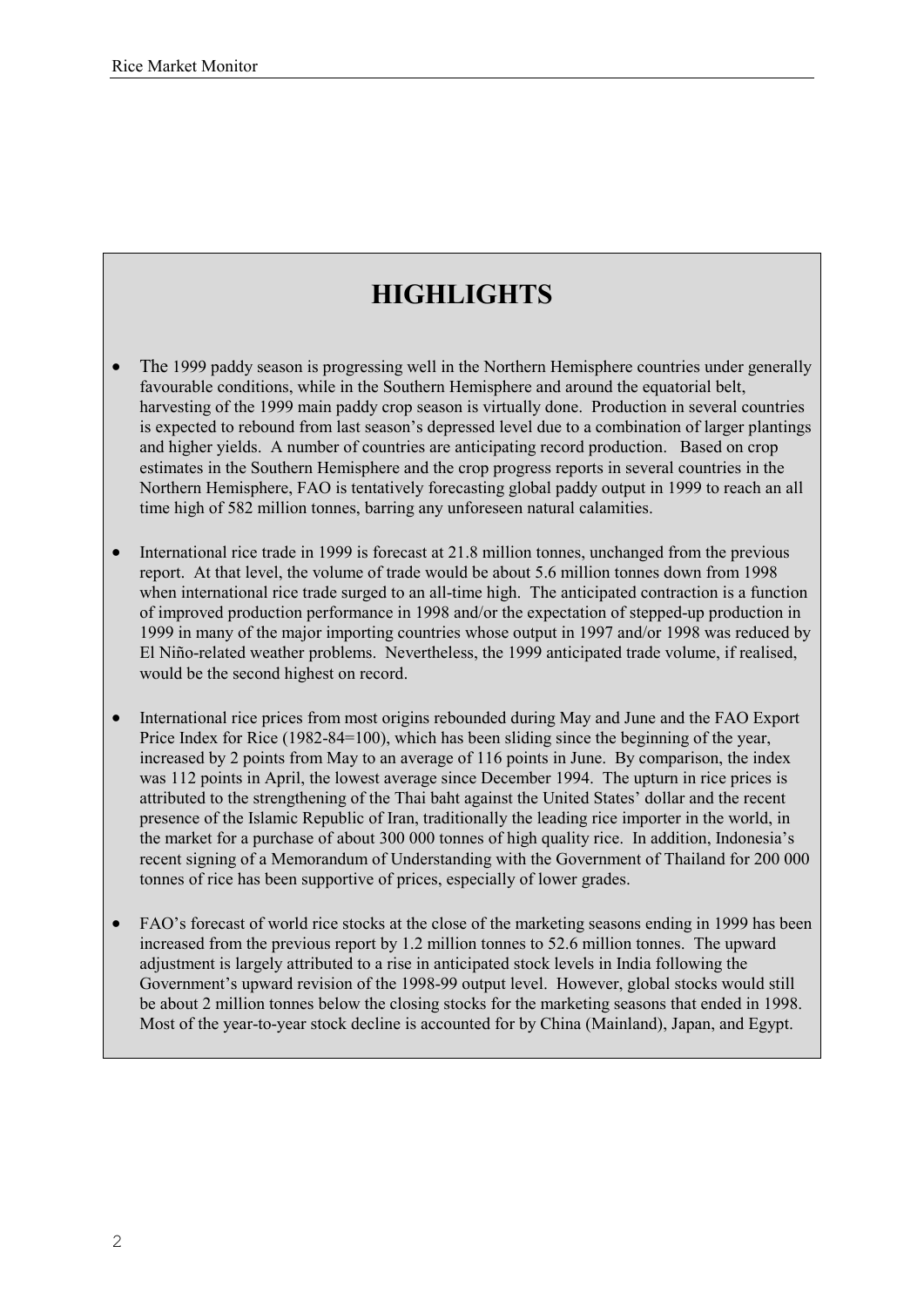# **GLOBAL VIEW[1](#page-2-0)**

#### **1. WORLD PADDY PRODUCTION IS FORECAST TO REACH A NEW RECORD IN 1999**

The 1999 paddy season is progressing well in the Northern Hemisphere countries under generally favourable conditions, while in the Southern Hemisphere and around the equatorial belt, harvesting of the 1999 main paddy crop season is virtually done. Production in several countries is expected to rebound from last season's depressed level due to a combination of larger plantings and higher yields. A number of countries are anticipating record production. Based on crop estimates in the Southern Hemisphere and the crop progress reports in several countries in the Northern Hemisphere, FAO is tentatively forecasting global paddy output in 1999 to reach an all time high of 582 million tonnes, barring any unforeseen natural calamities.

#### **1.1 Asia – Timely Monsoon Rains Auguring Well for the Region's Paddy Season**

The outlook for Asia's 1999-paddy season is quite bright assuming a normal weather pattern for the rest of the season. The monsoon rains started on time, and in some cases the rains were a bit early, which have helped prevent planting delays and benefited the crops in their early stages of development. Output is forecast to expand by about 6 million tonnes from the previous season to a new record of 529 million tonnes.

#### **Northern Hemisphere**

In *China (Mainland)*, harvesting of the 1999 early rice, the first and smallest of the three crops, is underway. However, the weather was very variable during the early part of the season and this could have a negative impact on yields. Overall, the country is expecting an increase in paddy output, compared to the flood-reduced 1998 crop. However, it is still too early for a meaningful forecast of the country's 1999 paddy production since the bulk of its total paddy output is produced from

its intermediate and late rice crops, whose planting is in progress. In an effort geared towards improved grain quality, the Chinese Premier recommended a change to the State's grain procurement policy. As it is now, Stateowned grain enterprises are obliged to purchase all of the farmers' surplus grain at protective prices, irrespective of the quality. The Premier recommended that inferior quality grains should be taken off the protective price list with a hope that farmers will adjust accordingly, over time, by taking such grains out of their crop mix. In *Vietnam,*  gathering of the winter-spring paddy crop is complete in the south. Although yields are reported to be lower than last year's, which is attributed to the lower than usual water availability during some parts of the growing season, total harvested area is estimated at about 1.8 million hectares, up by over 10 percent from the previous season. Accordingly, paddy output is estimated higher by 4 percent at 8.6 million tonnes. In the north, harvesting of the same crop is nearing completion and by the end of June, approximately 97 percent of planted area had been harvested. Consequently, the forecast for the 1998-99 paddy has been raised by 1 million tonnes from the previous report to about 29 million tonnes. Planting of the  $10<sup>th</sup>$ month and summer-autumn crops is in progress in the south and the prevailing weather conditions are reported to be favourable. The planting pace for summerautumn is a lot faster than last year and by the end of May, about 1.6 million hectares had been planted, compared to 1.2 million hectares at the same time in 1998. In the *Philippines*, gathering of the secondary crop is complete and the estimate for the 1998-99 paddy output has been increased by 100 000 tonnes from the previous report to 10.3 million tonnes, slightly above the previous season but still below the five-year average of about 10.5 million tonnes, as the season was affected by weather-related problems. Output from the secondary crop alone is estimated at 5.3 million tonnes or 47 percent up from last year's secondary crop; a factor attributable to

<span id="page-2-0"></span> $\frac{1}{\epsilon}$  $<sup>1</sup>$  As of June 1999.</sup>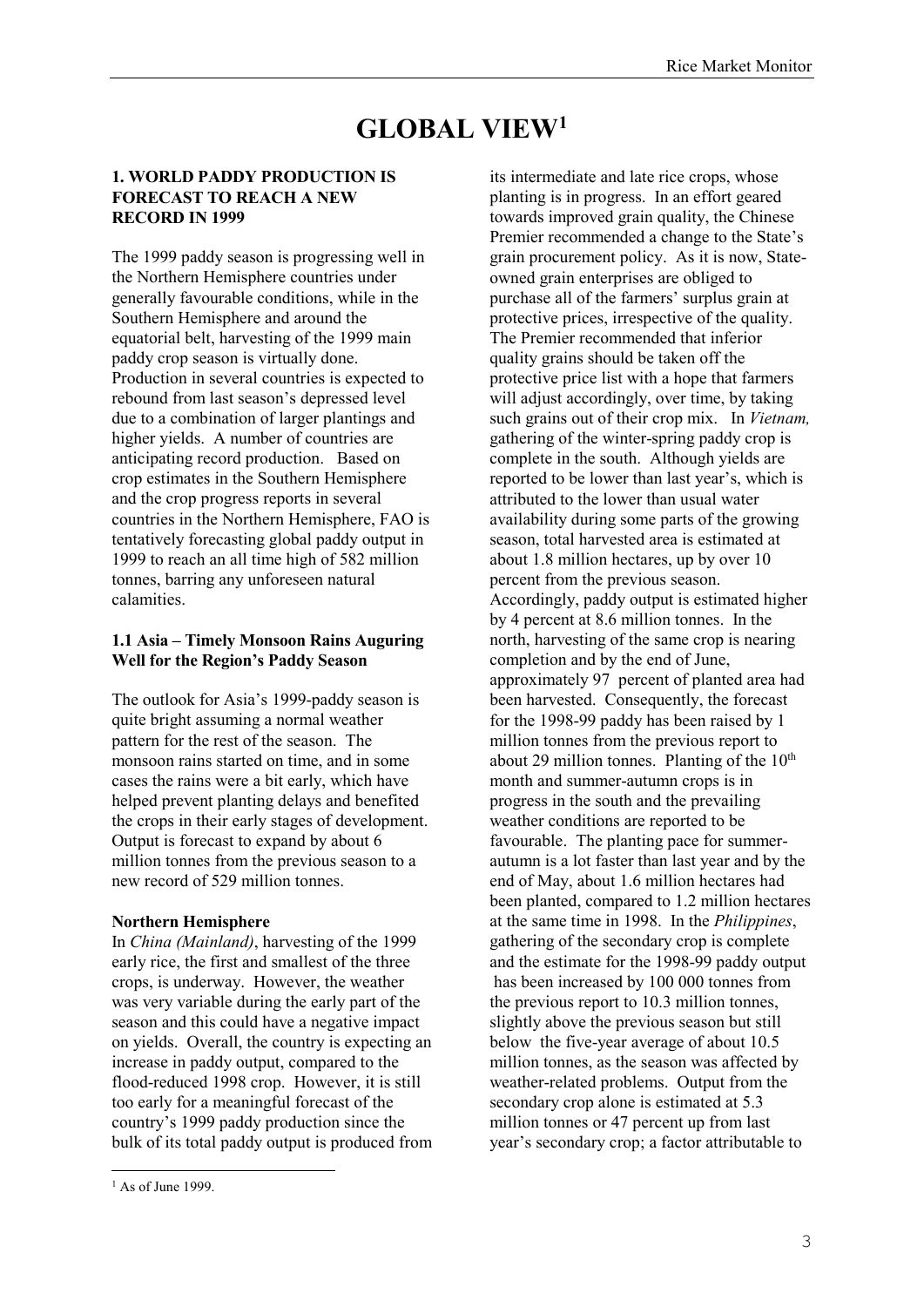larger planted area, better weather conditions, improved irrigation services and distribution of inputs. Planting of the main season crop is winding down and a return to normal output levels of around 11 million tonnes is anticipated, assuming normal growing conditions. This is based on reports of more area being planted to rice, the Government's commitment to increase farmers' access to irrigation and credit facilities and the expanded use of high-yielding varieties. In *Thailand*, harvesting of the second-season paddy crop is nearing completion, although the process was somehow interrupted by heavy rains in some areas, and a paddy output of over 4 million tonnes is expected, which would be much above earlier expectations as the crop benefited from unusual rainfall during March and April. Planting of the 1999 main-season crop is in progress and the Government is forecasting a production of about 18.9 million tonnes of paddy, up by 3 percent from the 1998 estimate. In *Japan*, farmers are planting the 1999 rice crop, which according to the Ministry of Agriculture, Forestry and Fisheries, should cover about 1.8 million hectares, unchanged from last year, notwithstanding the lowering of the support price from 263 yen per kilogram in 1998 to about 259 yen per kilogram this year. In the *Republic of Korea*, the rice area in 1999 is expected to remain around the previous season level of 1.1 million hectares. Based on average yields, paddy output is thus forecast at 6.9 million tonnes. Reports from the *Democratic People's Republic of Korea* indicate that rains have been below normal and the drought has started affecting the rice paddies. In *Cambodia*, farmers continue to transplant the 1999-2000 wet season crop under generally favourable conditions. The Government is provisionally forecasting an expansion in rice area and production. In *Myanmar*, planting of the main season crop is on going but its not yet clear as to how much area will be put under rice.

In *India*, harvesting of the rabi crop is virtually complete and the Government's preliminary estimate for the 1998-99 paddy output is about 127 million tonnes, up by 3 million tonnes from the previous season. Planting of the Kharif main crop for the 19992000 season is underway with the timely arrival of the southwest monsoon. The Government is expecting yet another normal monsoon for the eleventh consecutive year. Against that background, together with adequate supplies of fertilisers and seeds, the country could be headed for a record crop. The Indian Commission for Agricultural Costs and Prices has, reportedly, recommended to the Government an increase in Minimum Support Prices (MSP) for the 1999-2000 paddy season. On the average, the Commission recommended a raise of about Rs 250 per tonne from the previous season to about Rs 4,550 per tonne. However, the recommended hike for MSPs for pulses and groundnuts was 4 to 6 times the increase for paddy; a factor that is geared towards encouraging farmers to allocate less land to rice and more to these other crops. However, Punjab and Haryana, two of the major rice producing states have expressed dissatisfaction with the Commission's recommendations and are pleading for higher MSPs. In *Bangladesh*, harvesting of the mostly irrigated Boro crop is complete and output is estimated at about 9.3 million tonnes or 15 percent above the 1997/98 Boro crop, reflecting mainly an expansion in the area. In addition, expanded use of hybrid seeds, orchestrated by the Government after last year's floods, contributed to the higher output. Such an increase has partly offset the floodinflicted losses of last summer and led to an upward revision of the estimate for the country's 1998-99 paddy output by about 300 000 tonnes to 28 million tonnes, only a fraction less than the previous season's outcome. Harvesting of the Aus crop, the first and smallest of the three paddy crops for the 1999-2000 season, is expected to begin in July. Planting of the 1999 paddy crop in *Pakistan* is in progress and is expected to be concluded by the end of July although information regarding area to be planted is still lacking.

#### **Southern Hemisphere**

In *Indonesia*, harvesting of the main-season rice crop is nearing conclusion and planting of the second-season crop will soon get underway. The Government forecast for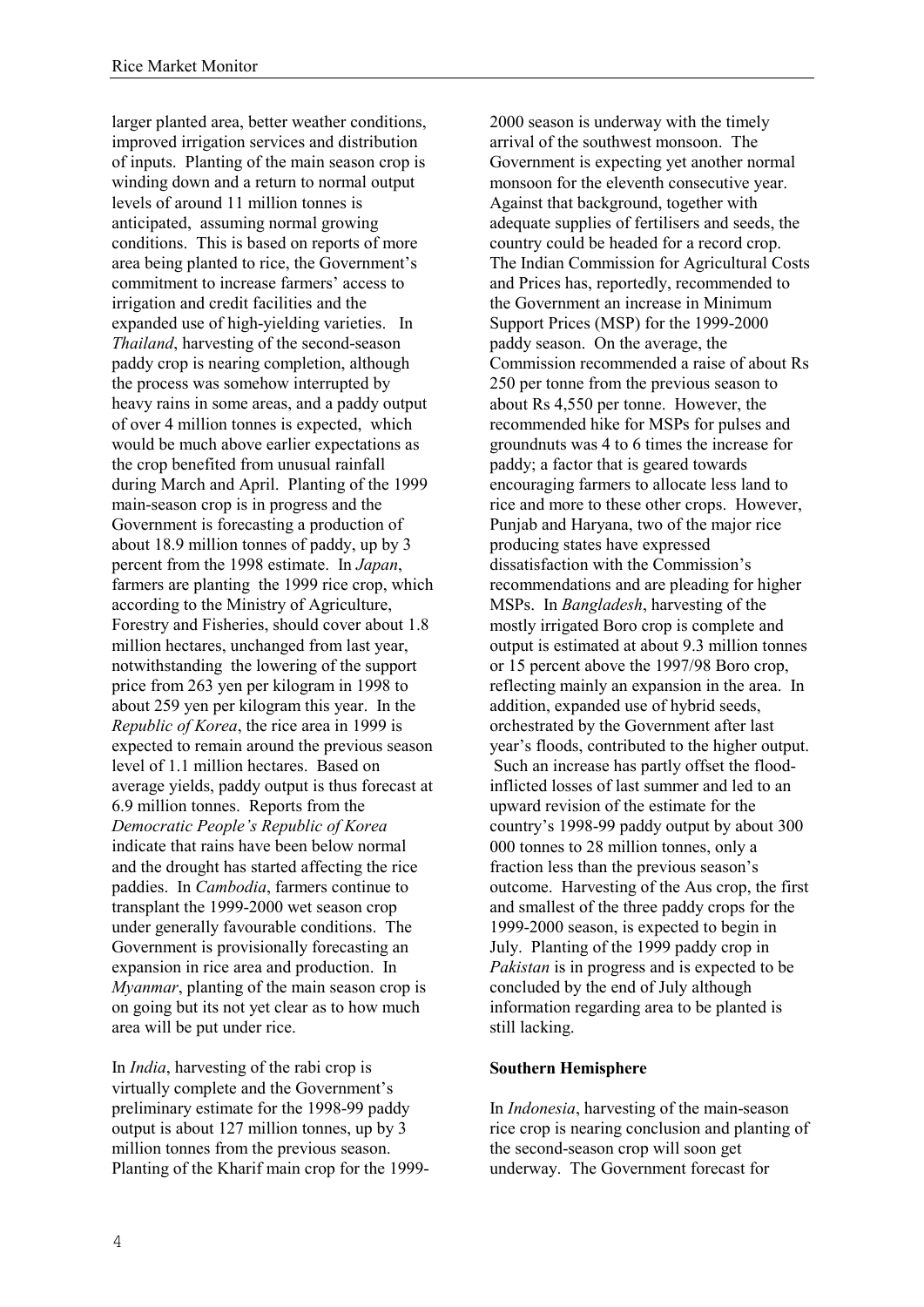paddy output in 1999 is about 48.7 million tonnes, up by 200 000 tonnes from the previous season. In contrast to last year, rains, associated with the La Niña phenomenon, have been plentiful and beneficial to the crops.

| <b>Indonesia: Paddy Production and Harvested</b>           |       |                        |       |       |       |  |  |  |
|------------------------------------------------------------|-------|------------------------|-------|-------|-------|--|--|--|
| Area                                                       |       |                        |       |       |       |  |  |  |
|                                                            | 1995  | 1996                   | 1997  | 1998e | 1999f |  |  |  |
|                                                            |       | <i>Thousand tonnes</i> |       |       |       |  |  |  |
|                                                            |       |                        |       |       |       |  |  |  |
| <b>Total Production</b>                                    | 49744 | 51102                  | 49377 | 48472 | 48663 |  |  |  |
| Wetland                                                    | 46806 | 48188                  | 46592 | 45711 | 46082 |  |  |  |
| Dryland                                                    | 2938  | 2913                   | 2785  | 2761  | 2581  |  |  |  |
| Thousand hectares                                          |       |                        |       |       |       |  |  |  |
|                                                            |       |                        |       |       |       |  |  |  |
| Total area                                                 | 11439 | 11570                  | 11141 | 11613 | 11494 |  |  |  |
| Wetland                                                    | 10081 | 10251                  | 9882  | 10354 | 10327 |  |  |  |
| Dryland                                                    | 1358  | 1318                   | 1259  | 1260  | 1167  |  |  |  |
| Source: Directorate General of Food Crops and Horticulture |       |                        |       |       |       |  |  |  |
| $e =$ estimate, $F =$ forecast                             |       |                        |       |       |       |  |  |  |

In *Sri Lanka*, harvesting of the Maha (main) paddy crop is complete but there were reported crop losses and quality deterioration due to heavy rains during part of the harvesting period. Planting of the Yala crop is virtually done. The Government had targeted a paddy output of over 3 million tonnes for 1999 but there have been indications that production might be about 2.8 million tonnes.

#### **1.2 Africa - The 1999 Paddy Season is in Progress in North and West Africa and Virtually Done in Southern Africa**

**North Africa -** In *Egypt*, the main rice producer in the sub-region, planting is virtually complete. However, information regarding planted area is still missing.

**West Africa -** The 1999 paddy season is well in progress with the onset of rains. The rainy season started with generally above normal rains, but there was a reduction in precipitation in several countries during the first half of June. Although the outlook for most of the growing season is generally favourable, rain is needed soon in some countries to prevent potential negative impacts on yields. In *Mali*, rice area is estimated at about 390 000 hectares, almost unchanged from the previous year. Assuming favourable

growing conditions, the Government is forecasting a 14 percent jump in yields to 2 tonnes per hectare, provided farm inputs are not limiting. In some countries of the region, civil strife is expected to continue to disrupt farming activities.

**Southern Africa -** Harvesting of the 1999 paddy crop has been completed in *Madagascar*, the main rice producing country in the sub-region. Growing conditions have been reported to be generally good. Incidents of the Malagasy Migratory Locusts were reported in different parts of the country, but control measures implemented during the latter part of 1998 and the beginning of 1999 were instrumental in reducing their populations. In *Mozambique*, gathering of the paddy crop is done. As growing conditions have been favourable, output is expected to remain close to or even exceed last year's record of 192 000 tonnes.

### **1.3 Latin America – Paddy Harvesting is almost Complete and Record Output is Expected**

The 1999 paddy season has had very favourable growing conditions compared to the previous year when adverse weather conditions during planting and harvesting in several countries in Latin America negatively impacted on the region's 1998 paddy crop season. As the season nears to a close, indications from some countries suggest a high likelihood of record output.

In *Argentina*, harvesting of the paddy crop has been completed, the production estimate has been increased by about 200 000 tonnes from the previous report to an all-time high of 1.6 million tonnes. The rise is attributed to a larger area and record yields of about 5.7 tonnes per hectare. The estimated output in *Brazil* has also been raised modestly from the previous report to 11.4 million tonnes, which would be a 34 percent jump from 1998, reflecting both a rebounding of yields and a 16 percent rise in the area to 3.7 million hectares. In *Uruguay*, the Government has estimated the harvest at a record of 1.2 million tonnes, or 40 percent more than in the previous season, a consequence of higher area and yields. On the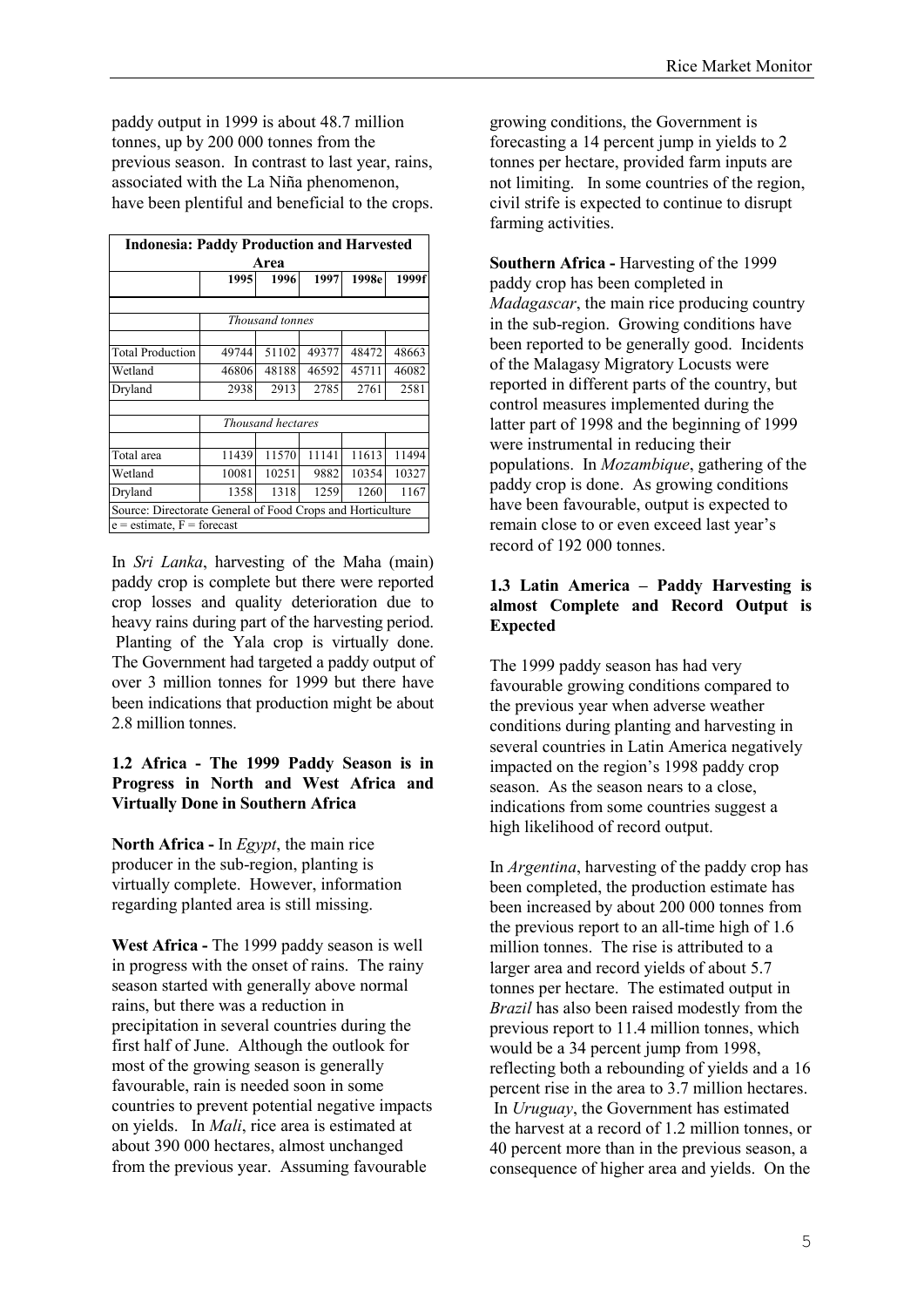other hand, the Government in *Bolivia* has estimated paddy output at 210 000 tonnes, or 30 percent lower than the previous season, due to lower area.

#### **1.4 Developed Countries – Harvesting of the 1999 Paddy Crop is Complete in Australia While in the United States and the EC the Season is in Progress**

In *Australia*, the 1999 paddy season has been finalised and the growing conditions were very favourable. Accordingly, the Government has estimated an all-time high output of about 1.4 million tonnes, slightly more than the previous record established in 1997. It is reported that the State of New South Wales, where most of Australia's rice is produced, has developed a short-grain rice variety, Opus, specifically targeted for export to the Japanese market. About 10 000 tonnes of the Opus variety is expected to be produced this year.

In the *United States*, planting of the 1999 paddy crop is complete. Crops are reported to be in a good condition and the pace of development is said to be above the five-year average. Assuming favourable growing conditions for the rest of the season, USDA is anticipating a record output of about 9.4 million tonnes, 11 percent up from the previous season, mostly due to larger area. Researchers at the Louisiana State University have, reportedly developed a rice variety, IMI, that is herbicide resistant. Seed production of the same variety is expected to be stepped up in the year 2000 so as to enable commercial production in 2001. That increases the number of herbicide resistant rice varieties that will be available to the American farmers for commercial production to three, in addition to Roundup Ready and Liberty Link.

In the *EC*, the 1999 paddy season is in progress and harvesting is expected to start in late August/beginning of September. The expectation is for output to be close to last year's official estimate of about 2.6 million tonnes.

### **RICE TRADE**

#### **2. A 20 PERCENT DROP FROM LAST YEAR'S RECORD IS ANTICIPATED**

International rice trade in 1999 is forecast at 21.8 million tonnes, unchanged from the previous report. At that level, the volume of trade would be about 5.6 million tonnes down from 1998 when international rice trade surged to an all-time high. The anticipated contraction is a function of improved production performance in 1998 and/or the expectation of stepped-up production in 1999 in many of the major importing countries whose outputs in 1997 and/or 1998 were reduced by El Niño-related weather problems. Nevertheless, the 1999 anticipated trade volume, if realised, would be the second highest on record.

Although the forecast for international rice trade has not changed at the global level since the last report, there have been substantial changes at the individual country level,

particularly on the import side. Anticipated imports by *Bangladesh* have been reduced by 400 000 tonnes from the previous report to 1.5 million tonnes. The adjustment was prompted by the 15 percent higher output from the just harvested Boro crop, compared to last year. Purchases by *China (Mainland)*, mostly high quality rice, were lowered by 100 000 tonnes from the last report to 300 000 tonnes, based on imports to date. Expected imports by *Brazil* were also reduced by 200 000 tonnes to 800 000 tonnes, based on its good harvest. On the other hand, import shipments by *Indonesia* were adjusted upwards by 500 000 tonnes to 3 million tonnes. The expected increase in the 1999 paddy output would need to be supplemented with enough imports to meet the local demand and maintain a reasonable level of stocks. Expected import volume by *Nigeria* was also adjusted upwards by 120 000 tonnes to 420 000 tonnes based on imports to date. During the first five months of the year, the country was the biggest importer of Thai rice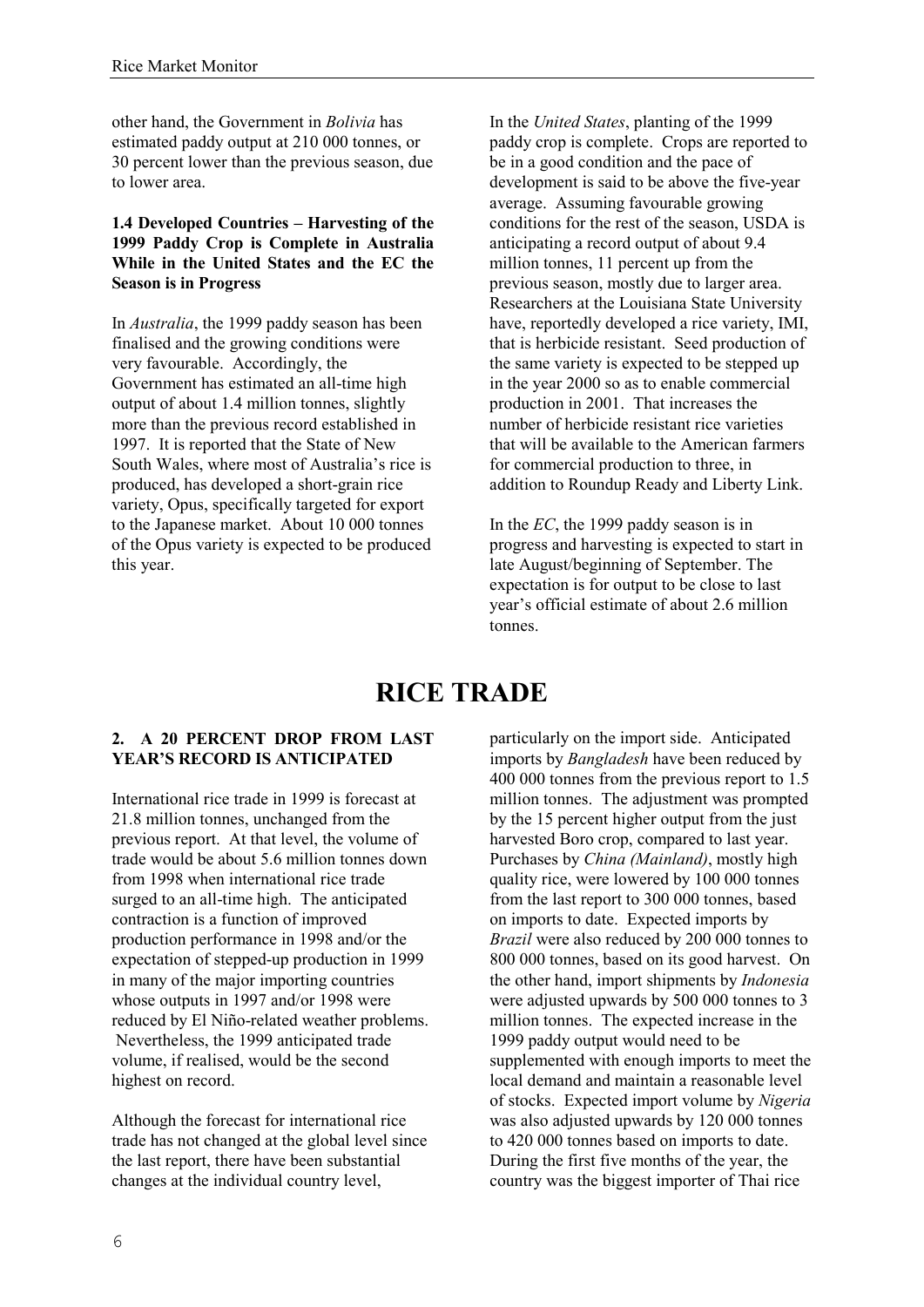with a total of 241 000 tonnes. The 1999 expected import level for the *Philippines*, which was one of the large rice importers last year, was left unchanged from the previous report at 1.2 million tonnes.



Expectations regarding export shipments from the major exporters were unchanged from previously reported volumes. *Thailand*, the world's leading rice exporter, shipped out a total of 2.3 million tonnes of rice during the period January to May 1999, down by about 17 percent from the level for the same period in 1998.

In the light of weak demand on the international market, compared to last year, the *US* Rice Producers Association and the US Rice Federation are urging the Government to increase its use of rice as food aid. Likewise, rice growers in *Argentina* are, reportedly, searching for alternative markets to absorb some of its exportable supplies, since Brazil, its traditional customer and Mercosur partner, is expected to import less following a rebound in its domestic production.

In *India*, the Government has designed a new classification that distinguishes between the traditional and hybrid basmati varieties. This is largely aimed at eliminating the confusion that Indian basmati faces in some international markets, particularly Saudi Arabia.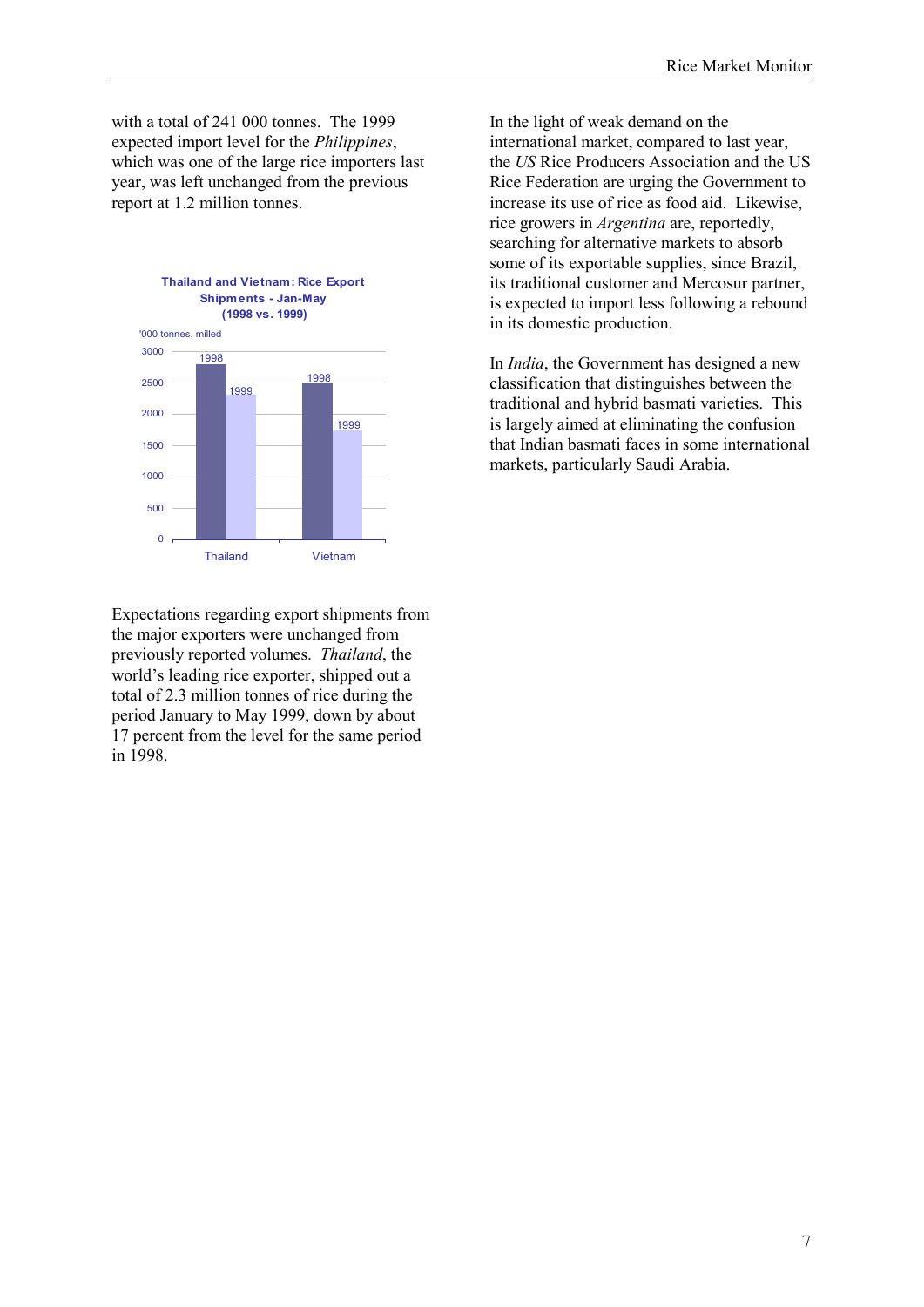## **INTERNATIONAL RICE PRICES**

### **3. PRICES STRENGTHEN THROUGH THE MONTH OF JUNE**

International rice prices from most origins rebounded during May and June and the FAO Export Price Index for Rice (1982-84=100), which has been sliding since the beginning of the year, increased by 2 points from May to an average of 116 points in June. By comparison, the index was 112 points in April, the lowest average since December 1994. The upturn in rice prices is attributed to the strengthening of the Thai baht against the United States' dollar and the recent presence of the Islamic Republic of Iran, traditionally the leading rice importer in the world, in the market for a purchase of about 300 000 tonnes of high quality rice. In addition, Indonesia's recent signing of a Memorandum of Understanding with the Government of Thailand for 200 000 tonnes of rice has been supportive of prices, especially of lower grades.

The price for Thai 100B averaged US\$259 per tonne, up by US\$7 per tonne from May and compared to a five-year low April average of US\$238 per tonne. Prices of the lower quality grades from various origins also averaged higher in May and June. The price of Thai 35% was US\$219 per tonne in June, up by US\$14 per tonne from May. The price of fully broken rice (Thai A1 Super) averaged US\$ 201 per tonne, compared to US\$185 in May.

|                           |         | FAO Indices       |     |  |  |
|---------------------------|---------|-------------------|-----|--|--|
|                           | Quality |                   |     |  |  |
|                           | Total   |                   |     |  |  |
|                           |         | High              | Low |  |  |
| January-December Averages |         | $1982 - 84 = 100$ |     |  |  |
| 1992                      | 110     | 111               | 103 |  |  |
| 1993                      | 100     | 102               | 92  |  |  |
| 1994                      | 114     | 118               | 104 |  |  |
| 1995                      | 129     | 124               | 146 |  |  |
| 1996                      | 136     | 136               | 136 |  |  |
| 1997                      | 127     | 129               | 120 |  |  |
| 1998                      | 127     | 128               | 126 |  |  |
| 1998<br>April             | 127     | 128               | 123 |  |  |
| May                       | 128     | 130               | 123 |  |  |
| June                      | 130     | 132               | 123 |  |  |
| July                      | 132     | 134               | 128 |  |  |
| August                    | 132     | 132               | 133 |  |  |
| September                 | 132     | 131               | 136 |  |  |
| October                   | 129     | 127               | 137 |  |  |
| November                  | 124     | 122               | 128 |  |  |
| December                  | 124     | 123               | 125 |  |  |
| 1999<br>January           | 125     | 126               | 123 |  |  |
| February                  | 120     | 121               | 116 |  |  |
| March                     | 116     | 118               | 110 |  |  |
| April                     | 112     | 114               | 106 |  |  |
| May                       | 114     | 115               | 109 |  |  |
| June                      | 116     | 116               | 114 |  |  |

#### *Source: FAO*

*N.B.-The FAO indices are calculated using the Laspeyre formula. In this table, two groups representing "High" and "Low" quality rice are shown.*

*- The Rice Export Price Index is calculated for 15 export prices.*



#### Export Prices for Rice